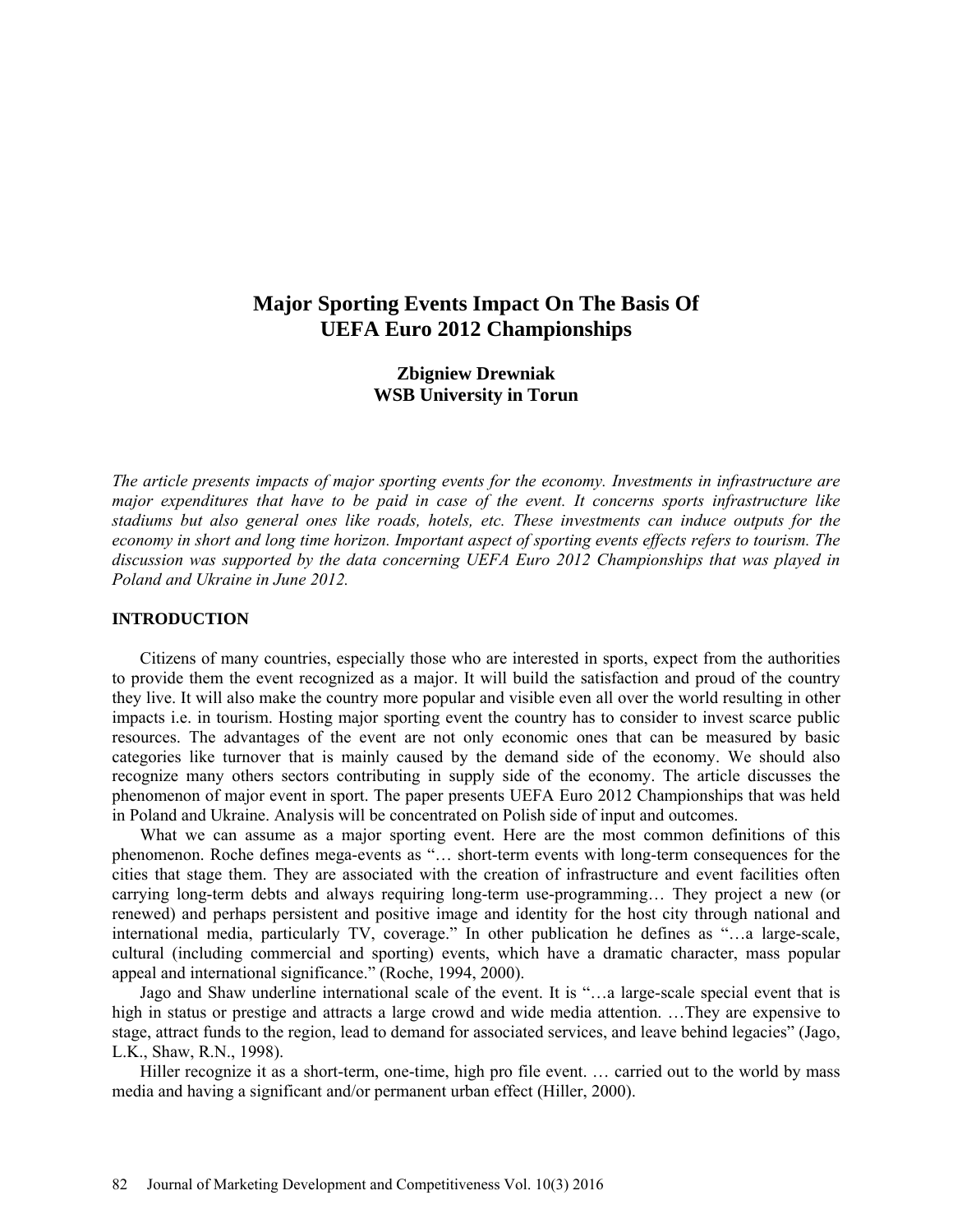In accordance to Horne the event has "…significant consequences for the host city, region or nation …attracting considerable media coverage" (Horne, 2007).

Mills and Rosentraub define as a significant national or global competitions that produce extensive levels of participation and media coverage and that often require large public investments into both event infrastructure, for example stadiums to hold the events, and general infrastructure, such as roadways, housing, or mass transit systems (Mills and Rosentraub, 2013).

Muller find mega-events as a "…ambulatory occasions of a fixed duration that attract a large number of visitors, have large mediated reach, come with large costs and have large impacts on the built environment and the population". Muller divide mega events taking into accounts four dimensions: visitor attractiveness, mediated reach, cost and transformative impact (Muller, 2015).

We can divide sporting events on three types:

- $-$  giga,
- mega,
- major.

In case of four dimensions as a giga event we can recognize Summer Olympic Games. To the second group of mega sporting events we should include: FIFA World Cup, UEFA Euro Championships, Asian Games and Winter Olympic Games. Universiade, Pan American Games, Rugby World Cup or Super Bowl include major sporting events.

Each sporting event is related to positive or negative legacy. In case of this issue, according to H. Preuss, the legacy should be considered as a positive or negative , untangible and tangible structures that were/will be created through a sport event and remain after the event. (Preuss, 2006). The definition refers to long lasting effects of the event and in long horizon it should be analyzed.

The structures that are created due to the event refers to infrastructure, knowledge, image, emotions, networks and culture. By infrastructure we should mean mainly sports one that are stadiums and other objects. Besides we have general infrastructure that is required like airports, roads, telecommunication, hotels, entertainment facilities, fair grounds, parks, etc. Second structure consist of knowledge in the aspect of skills that people (employees and volunteers) gain organizing an event. The skills are connected mainly with organization, human resource management, security, hospitality and service. Third structure is an image referring to the country, region or the city that is better recognized due to the event. This recognition depends on the media on which organizers should rely but have a little influence. Besides any negative accidents like terrorism, criminality, hooligans or even bad weather and inconvenient broadcasting hours can demolish the reputation. Such a bad news widespread very fast to potential tourists, customers or business partners. Sport is associated with emotions. Citizens are proud of their country for hosting worldwide event. People like customers and entrepreneurs are inspired to participate in the event. Next structure are relationships that have to be created between many partners like sport federation, media, politics, government. These partnerships can result in other activities like renovation of schools, coaching programs, training facilities and many others that support increased affiliation to sport because of the event. Every country and city want to present some cultural aspects that make the event unique and remembered . Many events have a special opening and closing ceremony that are a good opportunity to present tradition, history and culture of the region or the country. It can be supported by other ideas like event anthem or the mascot.

These structures that represent local factors can turn into long lasting effects of the event. First of all these factors can affect tourism sector. This is because of the infrastructure, image, knowledge and culture. Infrastructure and organizing skills can lead to organization of congresses in different fields. The same refers to fairs. Infrastructure, emotions and culture can influence better living standards. Business sector can also take the advantage of these factors. Finally, one sporting event that was successful can lead to bidding for another one even in different discipline or on bigger scale.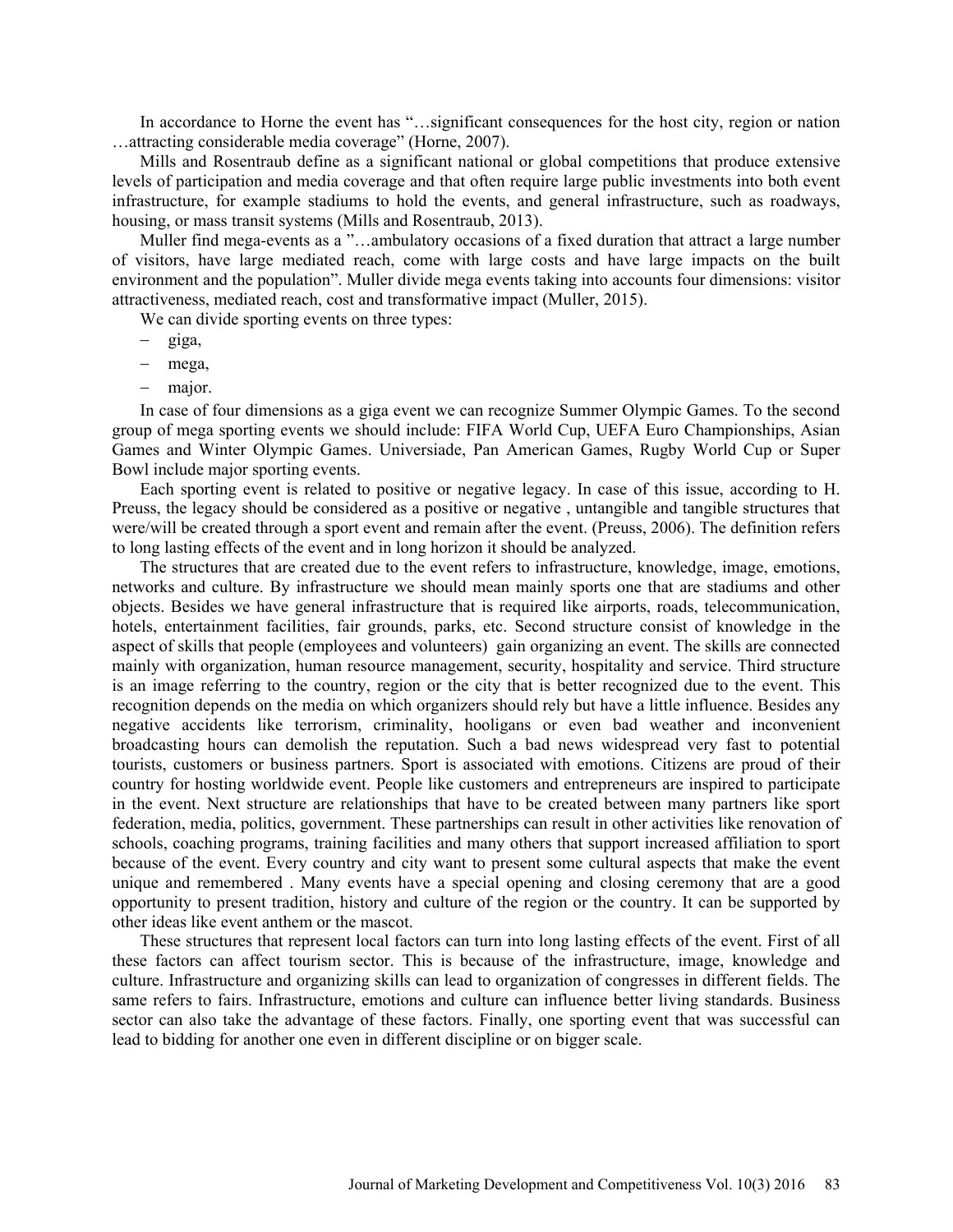#### **INFRASTRUCTURE**

Economic impact of hosting major sporting events can be analyzed in few areas. First of all we have to turn attention towards effects of stadium construction or other infrastructure depending on the specific event. These costs are usually major expenses. The amount of expenses is also determined by the scale of works. Sometimes there is a need to build new stadiums in other cases there is only a need for some extensions. In this area we should also consider other expenses in infrastructure that are indirectly connected with the sporting event but compulsory to fulfill the needs of visitors. Here we can point investments in roads and highways, airports and hotels.

To hosting country has to fulfill the standards that are usually set by the main organization (i.e. FIFA or UEFA). The rules are often strict describing how many and with which capacity should be the sport arenas. That should provide the highest quality product for media and for spectators. Very rarely the country can host the event without significant investments. Building new objects and extend existing ones is compulsory. These works can induce positive impact in many sectors, first of all in construction. The expenses on the stadiums are important part of the budget. The impacts generated by these investments will be distributed over several years. Many critics pay attention on the cost side especially after the event. There is a question that should be asked, will the stadium infrastructure be exploited enough to cover at least operational costs? There are many examples of hosting countries, that have invested large amounts in sport infrastructure without plans how to use it after the event. That is why nowadays the capacity of many stadiums is reduced after an event to stay profitable.

#### **TOURISM IMPACTS**

The second area refers to tourism. The visitors have a huge impact providing turnover also in other sectors connected with tourism like transport culture and retail trade. Important factor is also crowding out that can reduce the positive impact from coming visitors. The analysis should be prepared in regional aspect because not only hosting cities take the advantage from the event but also the country as a whole.

We can divide tourists on the following groups:

- athletes, referees and escorts,
- officials member of main organization,
- media,
- sponsors and VIPs,
- spectators.

Athletes are the main actors of the event. They attract crowds. The location is carefully analyzed by national teams to choose the most convenient one. From the economic perspective we should assume the average stay and average expenditure per person to calculate the accommodation cost of single team. The duration of accommodation depends on the performance of the team and can be extended as team qualify.

The officials are usually the members of main organization (i.e. FIFA or UEFA) that includes representatives of participating countries. They should be treated with special care on the highest level.

Media refers to journalists, presenters, operators, technicians and others. They have a special broadcasting centre. They are counted in thousands depending on the importance of the event and can be even multiplied in the final stage of the event.

Sponsors and VIPs usually purchase special business package that allow them to be treated in very special way.

The most important group of tourists and the most numerous group are supporters. They come to the event with enthusiasm different expectations and needs. This is a big challenge for organizers and supply side to give them proper product. Spectators can be subdivided into 5 groups:

- natives.

- home same-day visitors,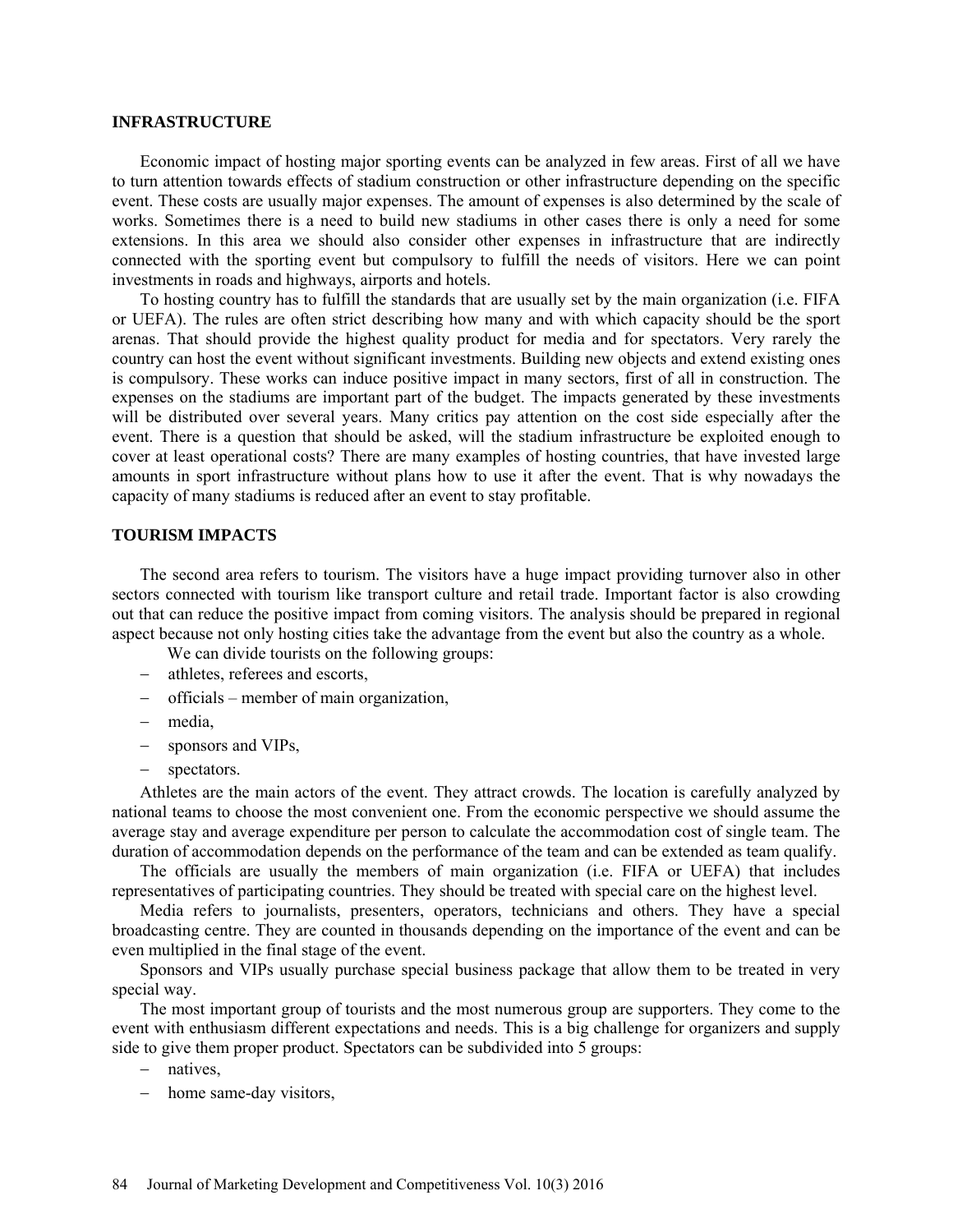- foreign same day visitors,
- home tourists,
- foreign tourists.

Natives are hosting country residents remaining in their accustomed surroundings. When the residents need to travel they are called home same-day visitors. The same refers to the foreign same-day visitors. The need to travel to reach the event from other regions in the country or from abroad. Theirs expenditures can be assumed higher than natives. They used to spend more for example on transport. Home tourists are visitors that came to the event from hosting country and stay overnight in the hosting city. They will have to spend relatively higher. For example they need to pay for accommodation. The same refers to foreign tourists that came from abroad. Some of them come for shorter time others stay for a whole tournament. The numerous calculation of each group should be made. It can differ between the events depending on many socio-economic factors that are: population, country area, transport infrastructure, duration of the visit, prices, wealth of spectators.

Major sporting event can result in positive or negative effect on tourism. This refers mainly to visitors that plan to go to the hosting city or country and their final decision is determined by the event. We can distinguish three main groups of tourists that give positive impact and add money due to the event:

- the extenders that come to the hosting country and stay even longer due to the event,
- $\epsilon$  event visitors tourists that travel to hosting country primarily due to the event,
- home stayers residents that choose to stay in the country due to the event and spend their money instead of going on a vacation abroad, this is called import substitution.
- The crowding out effect is a reduction in private consumption because of the event. The main reason of crowding out is the price increase. Increase in demand leads to increase the quantity.

Because of the limited capacity, the prices increase. Tourists and residents have to pay more for accommodation, food and drink and other goods and services. Higher prices can make potential consumers to resign from traveling to host country and spending their money. There are also some other subjective reasons like not willing to travel to places that could be overcrowded.

Among the group that reduce the impact because of being crowded out are:

- cancellers they wanted to travel to hosting country but finally cancel the trip because of the event,
- runaways residents who leave the country and take extra holiday during the event (they are generally not interested at sport at all).

Among runaways we could distinguish "the changers". They are residents that switch their vacation from another time of the year to the period of the event. They should not be considered as crowded out because they would spend money away anyway. On the other hand we have some tourists that switch their trip to hosting country to another period after the event. They also should not be consider in calculating crowding out effect because they will spend money in hosting country but in another time in near future (Preuss, 2011).

Tourist demand can result in economies of scale through production of goods and services. Many factors can determine tourism demand in the long-term. It needs sometimes additional investments after the event to attract more tourists. The quality of products and services should be improved as well as infrastructure that requires additional investments to keep the functionality and adjust to future needs and trend. (H.A. Solberg, H. Preuss, 2007).

# **OTHER AREAS OF INTEREST**

Another important area are media, advertising and telecommunication. This key sectors are nowadays very important in promoting the event that can result in economies of scale and perception by potential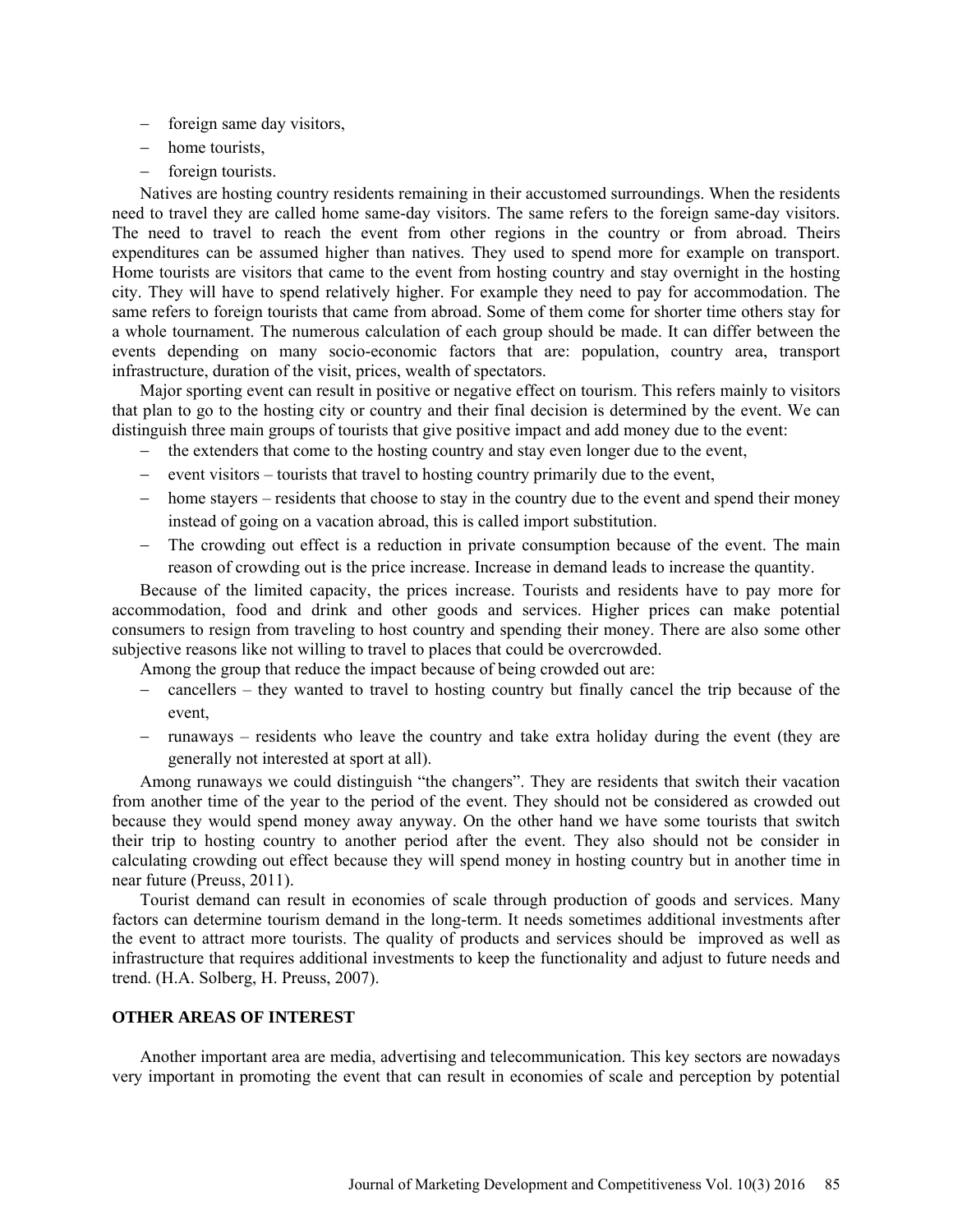consumers. Telecommunications market and technology in general determine the quality of the final product that is offered to spectators.

 Organization of sporting event induce impacts on employment. These impacts concerns direct employed to serve the event but first of all those indirect impacts that refers to people employed in other sectors like construction, gastronomy or accommodation.

Expenditures that are spend due to the event gives value added. Value added is a measure that can properly describe economic performance. It refers to the salaries of employees, taxes paid to the state, interests and dividends for the investors and retained earnings. Investments in infrastructure can result in economies of scale that is also kind of invisible effect, hard to measure.

### **UEFA EURO 2012 CHAMPIONSHIPS**

In 18th April 2007 the common offer of Poland and Ukraine won the bidding for UEFA Euro 2012 Championships. From that moment it was 5 years to take the challenge and manage to prepare everything on time. Poland as well as Ukraine had to make huge efforts to fulfill all UEFA requirements. The countries had to invest a lot especially in infrastructure. For enthusiasm and organization skills no one worried about. To organize the event, Poland established special company – PL.2012. Finally the tournament took place since 8th June till  $1<sup>st</sup>$  July 2012.

#### **Infrastructure**

The Polish part of the tournament was played on 4 stadiums. Ukraine also had to prepare 4 stadiums. On the early stage of preparations to hosting the tournament 6 stadiums in Poland were considered as relevant to invite players. Finally after UEFA investigations the decision was to play the tournament on 4 stadiums in Warsaw, Gdansk, Poznan and Wroclaw. The stadium in Krakow was also prepared and selected as a training stadium for one team. The stadium infrastructure in Poland was not on the high level before 2008. Even on the beginning of 2008 the UEFA criticized delays in this matter (**Table 1.**). Investment in stadiums were crucial for organizing UEFA Euro 2012 Championships. Finally, all 4 stadiums were finished on time and opened before the tournament. They were even tested hosting some smaller events before UEFA Euro 2012.

| City          | <b>Report date</b> |                 |                        |                  |  |  |  |  |  |
|---------------|--------------------|-----------------|------------------------|------------------|--|--|--|--|--|
|               | 22 February 2008   | 6 November 2009 | <b>UEFA Comitee in</b> | 17 February 2012 |  |  |  |  |  |
|               |                    | 2011            |                        |                  |  |  |  |  |  |
| Warsaw        | Very high risk     | High risk       | Medium risk            | Opened           |  |  |  |  |  |
| <b>Gdansk</b> | High risk          | Medium risk     | Low risk               | Opened           |  |  |  |  |  |
| Poznan        | High risk          | Low risk        | Low risk               | Opened           |  |  |  |  |  |
| Wroclaw       | High risk          | Medium risk     | Medium risk            | Opened           |  |  |  |  |  |
| Chorzow       | Very high risk     | High risk       | Not relevant           | Not relevant     |  |  |  |  |  |
| <b>Krakow</b> | Medium risk        | Low risk        | Not relevant           | Not relevant     |  |  |  |  |  |

**TABLE 1 EVALUATION RISKS OF POLISH STADIUMS** 

Source: UEFA Evaluation Reports before UEFA Euro 2012.

In case of general infrastructure, Poland had five main airports and next five smaller ones prepared to serve visitors. The next challenge for the organizers was to create adequate road infrastructure which like stadiums was insufficient. Many projects had to be built from scratch.

In comparison to the end of 2007, the roads network was significantly extended. The total length of the highway network increased during this period by 72%, while expressroads by 145% (Figure 1.). Even though not all projects were finished on time the improvement was visible. Some investments were made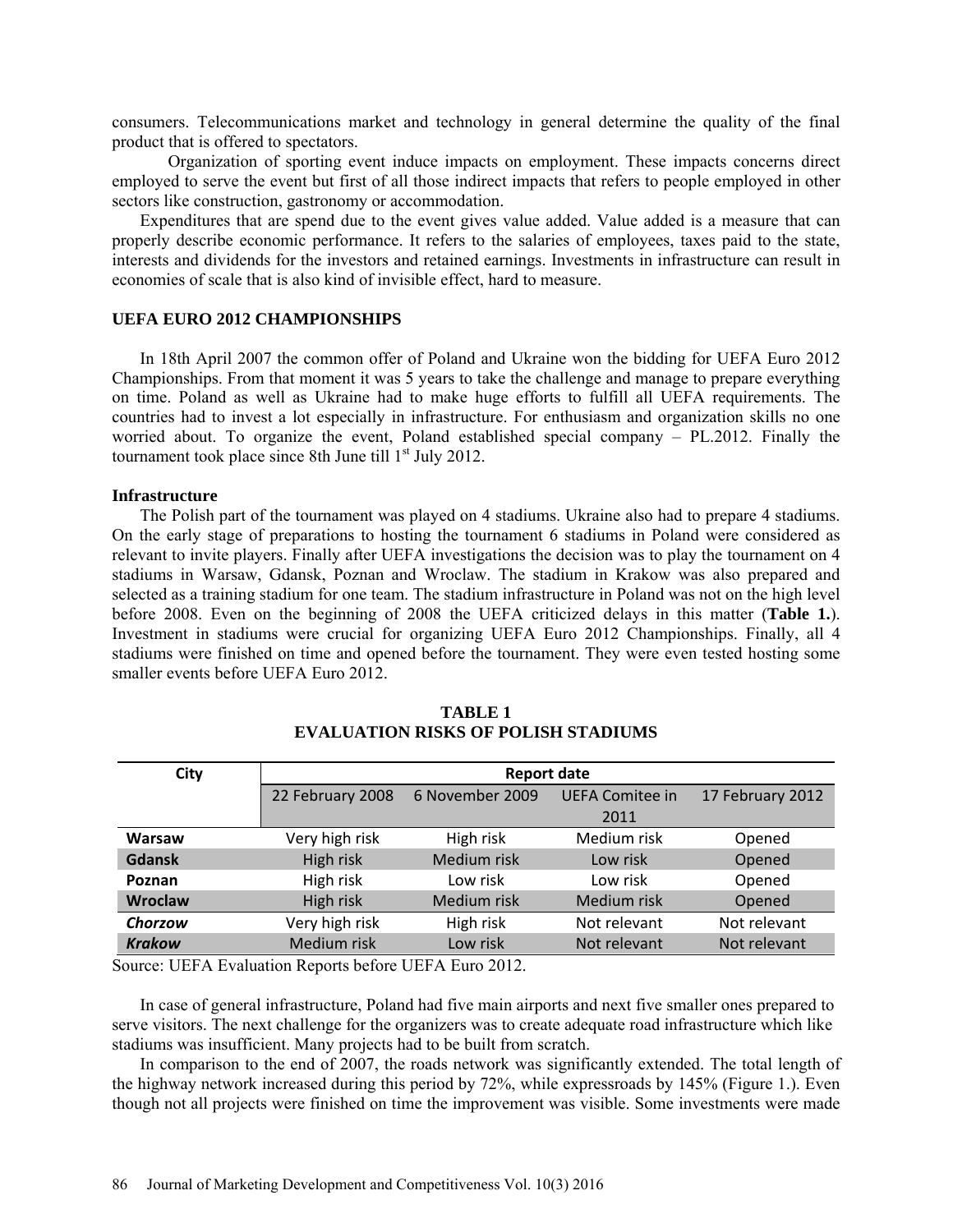also in railway network, that was also popular in visitors. Some important projects were made in hotels and accommodation infrastructure.

During the preparation period 83 investments that were key or important for the event were being carried out. The cost of those projects was 93 bn PLN. 69% of these investments were accomplished before the tournament. The value of all investments made before the UEFA Euro 2012 in the full intended scope of the 5-year period of preparation for the tournament was 47 bn PLN. 26 key and important investments were not realized until the beginning of the tournament. They represented 31% of total investments of 46 billion PLN. It is good result having in mind the scope of the investments. The key ones in case of stadiums and roads infrastructure were made on time.



**FIGURE 1 DEVELOPMENT OF A NETWORK OF HIGHWAYS IN POLAND IN 2008-2014 (KM)** 

Table 2. compares the costs of organization UEFA Euro 2012 in Poland and Ukraine in accordance to Erste Group Reesearch. The common fact is that the majority of expenditures was spent on transport infrastructure – 74% in Ukraine and 86% in Poland. There was especially a need to improve roads infrastructure in both countries and also airports in Ukraine. Each country spent approximately 1,5 bn USD on stadium building or extension. We should point that the costs of organizing UEFA Euro 2012 were almost 3 times higher in Poland then in Ukraine. Lets notice that the costs of building the stadiums is not major as it might seem.

| TABLE 2                                                             |
|---------------------------------------------------------------------|
| <b>EXPENDITURES RELATED TO UEFA EURO 2012 IN POLAND AND UKRAINE</b> |

|                    |        | <b>Ukraine</b> | <b>Poland</b> |          |  |  |
|--------------------|--------|----------------|---------------|----------|--|--|
| <b>Expenditure</b> | bn USD | of total       | bn USD        | of total |  |  |
| <b>Transport</b>   | 9,8    | 74%            | 28,3          | 86%      |  |  |
| airports           | 2,7    | 28%            | 1,2           | 4%       |  |  |
| roads              | 4,0    | 41%            | 18,5          | 66%      |  |  |
| railroads          | 2,4    | 24%            | 5,0           | 18%      |  |  |
| public transport   | 0.7    | 8%             | 2.9           | 10%      |  |  |

Source: Central Statistical Office of Poland.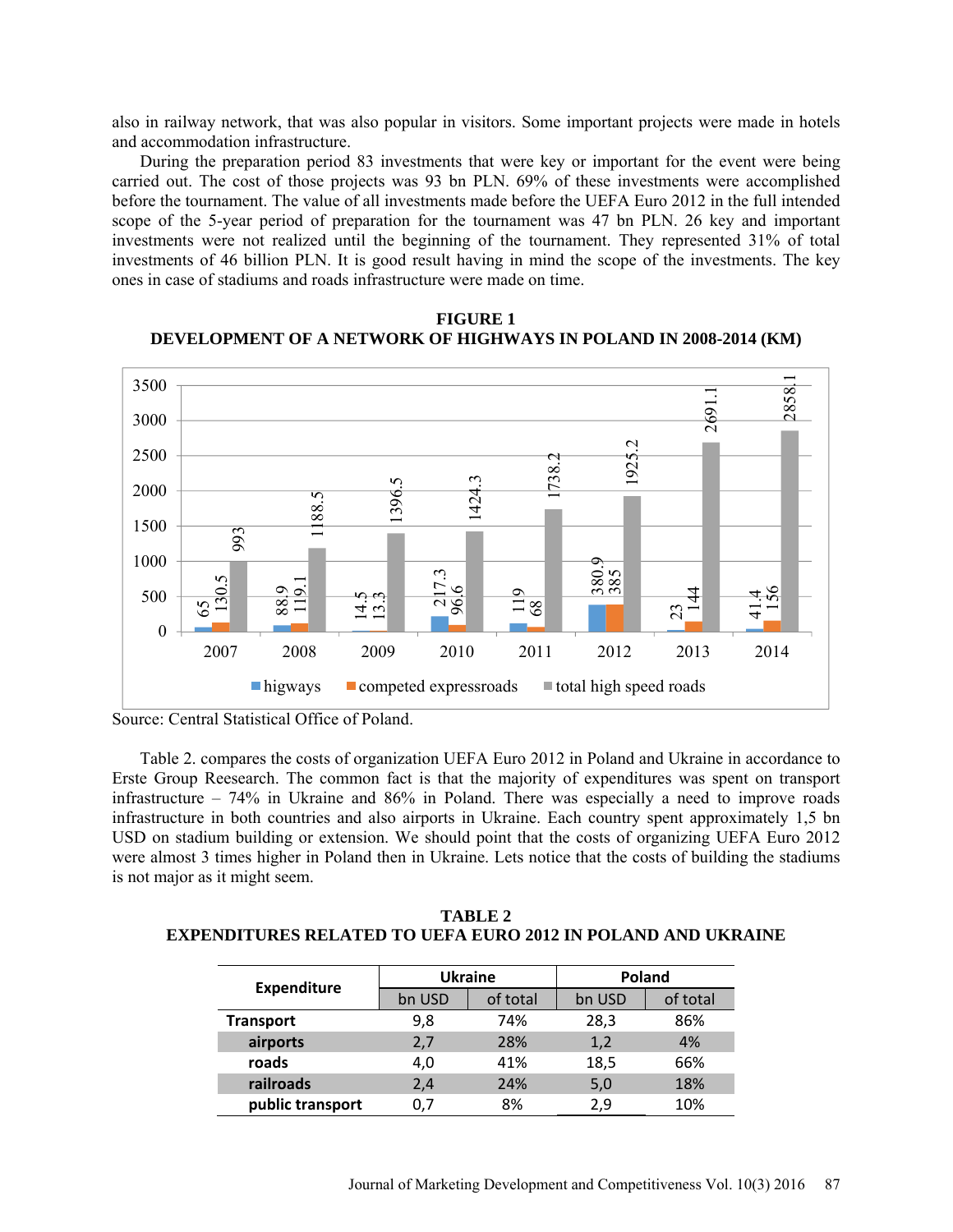| <b>Sport venues</b>    | 1,6  | 12%  | 1,5                      | 4%   |
|------------------------|------|------|--------------------------|------|
| <b>Hotels</b>          | 1,2  | 9%   | 1,5                      | 4%   |
| <b>Electricity</b>     | 0,2  | 2%   | $\overline{\phantom{0}}$ |      |
| <b>Healthcare</b>      | 0,1  | 1%   | $\overline{\phantom{0}}$ |      |
| <b>Team base camps</b> |      | -    | 0,6                      | 2%   |
| <b>Other</b>           | 0,2  | 2%   | 1,2                      | 4%   |
| <b>Total</b>           | 13,3 | 100% | 33,0                     | 100% |

The exchange rates taken into account on  $1<sup>st</sup>$  July 2012:  $UAH/USD = 0,1243,$ USD/PLN=3,3969. Source: Erste Group Research – EURO 2012 in Poland-Ukraine.

### **Visitors**

The matches of the tournament were watched by 652 thousands people on all 4 stadiums. The supporters came from 110 countries around the world. Most fans visited the stadiums in Warsaw and Gdansk, respectively 272 and 157 thousand fans. Besides very popular phenomenon were the fan zones. Visitors that have not got the tickets to the stadium could watch the matches and feel specific atmosphere there. The fan zones were build in host cities as well as in the smaller cities where many visitors stayed during the event. Polish biggest fan zone in Warsaw was visited by over 1,4 million people. Other fan zones in the host cities were also very popular. The fan zone in Wroclaw was visited by over 600 thousand persons, in Poznan by more than 700 thousand supporters (Figure 2.).





Source: *Report on the implementation of Euro 2012*, Ministry of Sport and Tourism, Warsaw 2012.

Visitors create turnover of the event. Not only those who enter the stadiums but also others that celebrate the event and spend money on goods and services. Among all foreign visitors a little over 20% stayed only for one day. Each one of them spent on average 104 USD, while 33,5% was spend on catering, 18,4% on transport and 14,5% on recreation. In comparison with those who stayed longer, an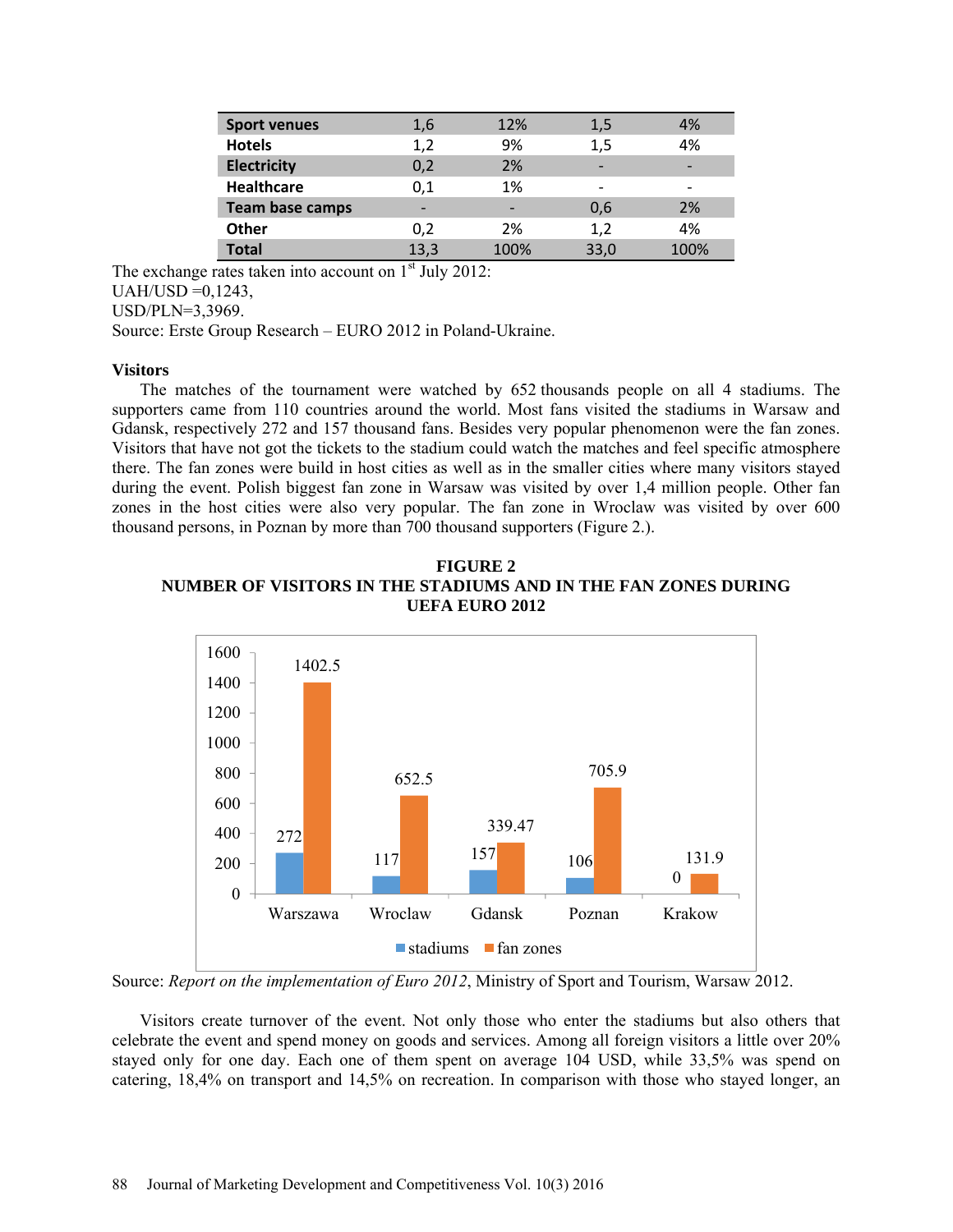average spending on single visitor amounted to 524 USD. Foreign visitors spent about 376 mln USD during the event (Table 3.).

UEFA Euro 2012 tournament was finished. In opinion of spectators and representatives the organization of the tournament was on the world class level. There is a question how this success can turn into additional benefits in the near future. Will the sports infrastructure and this general one be effective and result in building an economic growth? How Poland is perceived now by foreigners, do they come and visit the country more likely?

92 percent of foreign visitors positively rated the atmosphere during the tournament, and 85 percent very well commented on the organization of the Championships in Poland. Almost all, as many as 92 percent of foreign visitors declared that after returning to their homelands, will recommend Poland to friends as a country attractive to tourists and worth to visit. Nearly 80 percent of respondents said they would visit Poland again. 91 percent of Poles expect that their country should re-organize big sporting event in the future.

|                                      | Number of<br>people<br>(ths) | Average<br>days spent | Average<br><b>Total spending</b><br>spending<br>(mln USD)<br>per person<br>(USD) |     | <b>Total</b><br>spending (%) |
|--------------------------------------|------------------------------|-----------------------|----------------------------------------------------------------------------------|-----|------------------------------|
| <b>Visitors</b>                      | 650,1                        | 4,5                   | 524                                                                              | 341 | 90%                          |
| same-day                             | 144,1                        | 1                     | 104                                                                              | 15  | 4%                           |
| longer stay                          | 506                          | 5,5                   | 644                                                                              | 326 | 96%                          |
| <b>VIP, NFP &amp; UEFA</b><br>Family | 15,4                         | 2,8                   | 971                                                                              | 15  | 4%                           |
| <b>Media</b><br>representatives      | 8,4                          | 8                     | 929                                                                              | 8   | 2%                           |
| Teams                                | 2,4                          | 15,3                  | 5304                                                                             | 13  | 3%                           |
| <b>Volunteers</b>                    | 0,4                          | 18                    | 309                                                                              | 0,1 | 0,03%                        |
| <b>Total</b>                         | 677                          | 4,6                   | 556                                                                              | 376 | 100%                         |

**TABLE 3 NUMBER OF DAYS SPENT AND EXPENDITURES OF VISITORS, NON RESIDENTS** 

Source: PL.2012, UEFA, Department of Tourism Ministry of Sport and Tourism.

#### **Long term effects**

In fact, after UEFA Euro 2012 Poland has organized many tournaments on the highest level. There should be mentioned: FIVB Volleyball Men's World Championship in 2014, UEFA European League Final in 2015. In 2016 Poland host European Men's Handball Championships and Final Six Tournament of World League in Volleyball. In coming year - European Men's Volleyball Championships and UEFA European Under-21 Championships.

All four stadiums are in use. In Gdansk, Poznan and Wroclaw play local football teams. Besides these cities host other events like concerts. National Stadium in Warsaw is the place where Polish national team plays the matches. Besides it is multifunctional and host different kinds of events, from speedway championships, motor shows, concerts to even sailing competitions.

Organizers, authorities as well as citizens hope that hosting any kind of mega event will induce positive effects in tourism industry. In table 4. was presented basic statistics describing tourism industry outcomes in the range before UEFA Euro 2012 till 2014.

Although the number of foreign tourists increased, the tendency is quite stable. In 2012 due to the event, number of foreign tourists increased by 11% in comparison to 2011. We should assume that it could be even more but there was also crowding out effect. Polish economy get more and more from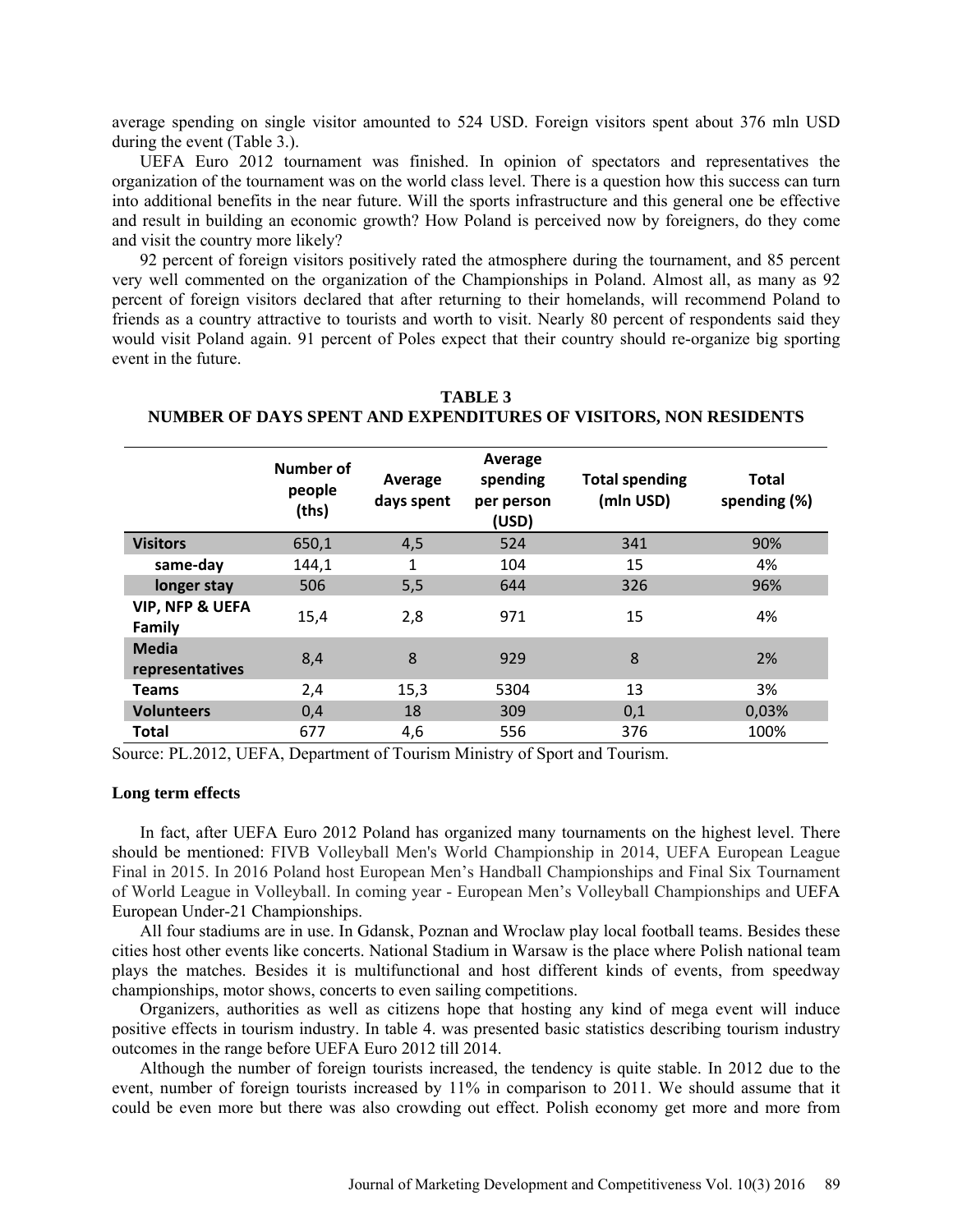foreign tourists with the amount of 7,46 bn USD in 2015. The share of tourism in GDP increased during the event and in next year to the level of almost 6% and decrease in 2014 to the levels before the event (table 4.).

What Poland has gained thanks to the UEFA Euro 2012 in terms of image? The country was promoted in whole Europe and around the world. Football is the most popular discipline, through which countries and companies can be visible. The biggest advantage of football is the amount of spectators that represents demand on different kinds of goods and services. Many fans kept in mind beautiful moments they spent in Poland and most of them can come back here sooner or later. Poland has its own mark. Is recognized all over the world through history moments, peoples and now with sporting events. Brand Finance Institute carries out the research on nations brand. On the figure 3 was presented the data for 2009-2015. In 2009 the value of Poland as a brand was a little over 50 bn USD. In 2012 it increased almost twice and in 2015 the value of Poland as a brand amounted to almost 600 bn USD ranking on 20th place in the world. That can show, how Poland is perceived now in comparison to the years before UEFA Euro 2012.

|                                                            | 2009  | 2010  | 2011  | 2012  | 2013  | 2014  | 2015  |
|------------------------------------------------------------|-------|-------|-------|-------|-------|-------|-------|
| <b>Number of foreign tourists</b><br>(thousands)           | 11890 | 12470 | 13350 | 14840 | 15800 | 16000 | 16722 |
| <b>Expenditures per day of stay</b><br>(USD)               | 74    | 75    | 80    | 78    | 76    | 66    | 59    |
| <b>Expenditures per person</b><br>(USD)                    | 409   | 390   | 405   | 404   | 401   | 455   | 446   |
| <b>Revenues from foreign</b><br>tourists arrivals (bn USD) | 4,86  | 4,86  | 5,41  | 6     | 6,34  | 7,28  | 7,46  |
| Tourism share in GDP (%)                                   | 5,19  | 5,17  | 4,68  | 5,97  | 5,96  | 5,16  | 5,6   |

**TABLE 4 FOREIGN TOURISTS IN POLAND 2009-2015** 

Source: Department of Tourism Ministry of Sport and Tourism.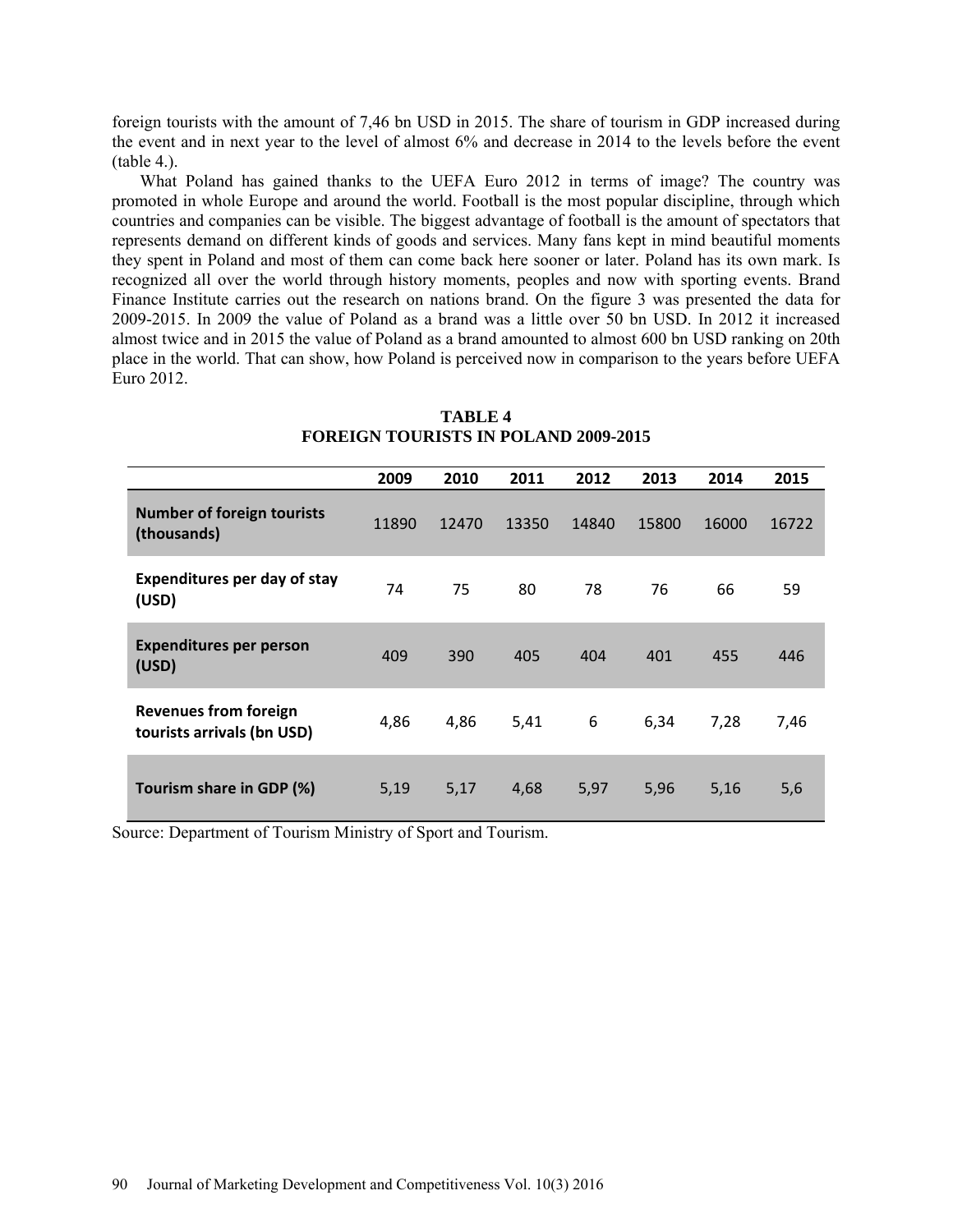# **FIGURE 3 THE VALUE AND THE RANK OF POLISH BRAND IN NATIONS BRAND INDEX BY BRAND FINANCE (BN USD)**



Source: Brand Finance Institute, London, UK.

GDP growth analysis show how the economy is performing. In table 5. we can find data on Polish GDP growth and GDP growth of OECD countries. We can notice that before 2012 Polish economy was performing very well in comparison to OECD countries. In 2013-2015 the difference is smaller but still Polish GDP growth is higher than in OECD countries.

| <b>TABLE 5</b>                                                  |  |
|-----------------------------------------------------------------|--|
| <b>GDP GROWTH IN POLAND IN COMPARISON TO OECD COUNTRIES (%)</b> |  |

|                          | 2006 | 2007 | 2008 | 2009  | 2010    | 2011 | 2012 | 2013 | 2014 | 2015 |
|--------------------------|------|------|------|-------|---------|------|------|------|------|------|
| <b>Polish GDP growth</b> | 6.19 | 7.2  | 3.92 | 2.63  | $-3.7-$ | 5.01 | 1.56 | 1.26 | 3.28 | 3.65 |
| <b>OECD</b>              | 2.99 | 2.6  | 0.21 | -3.54 | 2.93    | 1.75 | 1.22 | 1.14 | 1.76 | 1.97 |
| <b>Difference</b>        |      | 4.6  | 3.71 | 6.17  | 0.77    | 3.26 | 0.34 | 0.12 | 1.52 | 1.68 |
|                          |      |      |      |       |         |      |      |      |      |      |

Source: World Bank Database.

It is assumed that till 2020 Poland can gain additional 6,9 bn USD of PKB that refers to 1,3% of PKB in 2012. Other impacts can concern export - 5,8 bn USD and private consumption – 3,6 bn USD.